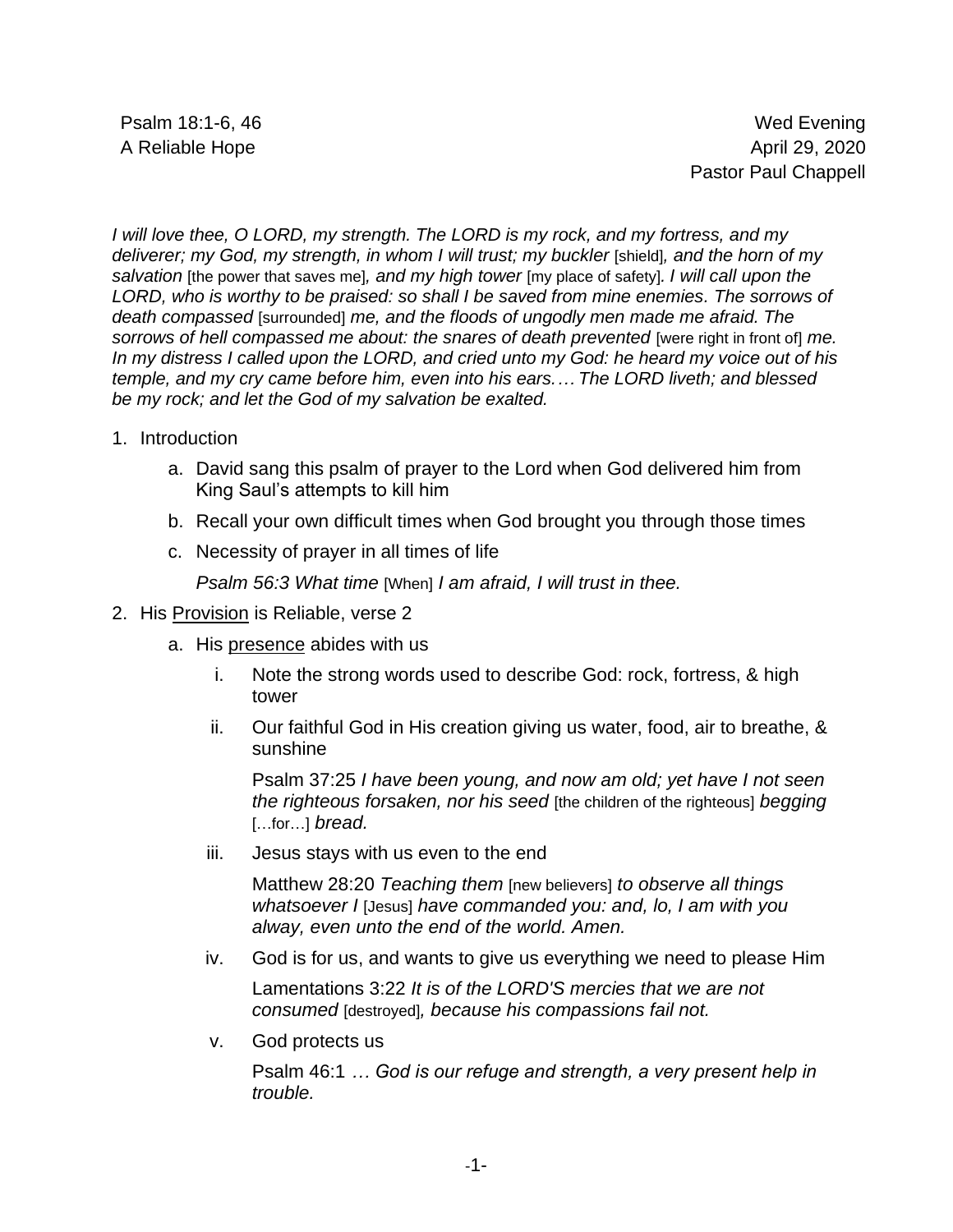- b. His provision sustains us
	- i. For defense

Psalm 37:17 *For the arms* [weapons or the hands] *of the wicked shall be broken: but the LORD upholdeth the righteous.*

ii. For finances

2 Corinthians 8:15 *As it is written, He that had gathered much had nothing over* [didn't have too much]*; and he that had gathered little had no lack* [had enough]*.*

iii. For health

Philippians 4:16, 19 *For even* […when I was…] *in Thessalonica ye* [Philippians] *sent once and again unto my necessity* [what I needed]*. ... But my God shall supply all your need according to his riches in glory by Christ Jesus.*

iv. Learn to pray for comfort & for God's provision

Psalm 37:23 *The steps of a good man are ordered* [prepared beforehand] *by the LORD: and he delighteth in his way.*

- c. His perception guides us
	- i. God has a better perspective than we do so his love is bounded by wisdom

James 1:5 *If any of you lack wisdom, let him ask of God, that giveth to all men liberally* [generously]*, and upbraideth not* [won't scold you]*; and it shall be given him.*

ii. Qualities of heavenly wisdom

James 3:17 *But the wisdom that is from above is first pure, then peaceable, gentle, and easy to be intreated* [reasonable]*, full of mercy and good fruits, without partiality, and without hypocrisy.*

- 3. His Promises are Reliable
	- a. David called to God in his distress, and God gave him courage to continue his struggle. 2 Corinthians 4:16 *For which cause we faint not* [don't lose hope]*; but though our outward man perish, yet the inward man is renewed day by day.*
	- b. Identity of the promises
		- i. For strength

Philippians 4:13 *I can do all things through Christ which strengtheneth me.*

ii. To overcome Satan

1 John 4:4 *Ye are of God, little children, and have overcome them* [false prophets]*: because greater is he that is in you* [the Holy Spirit]*, than he that is in the world* [the spirit of antichrist]*.*